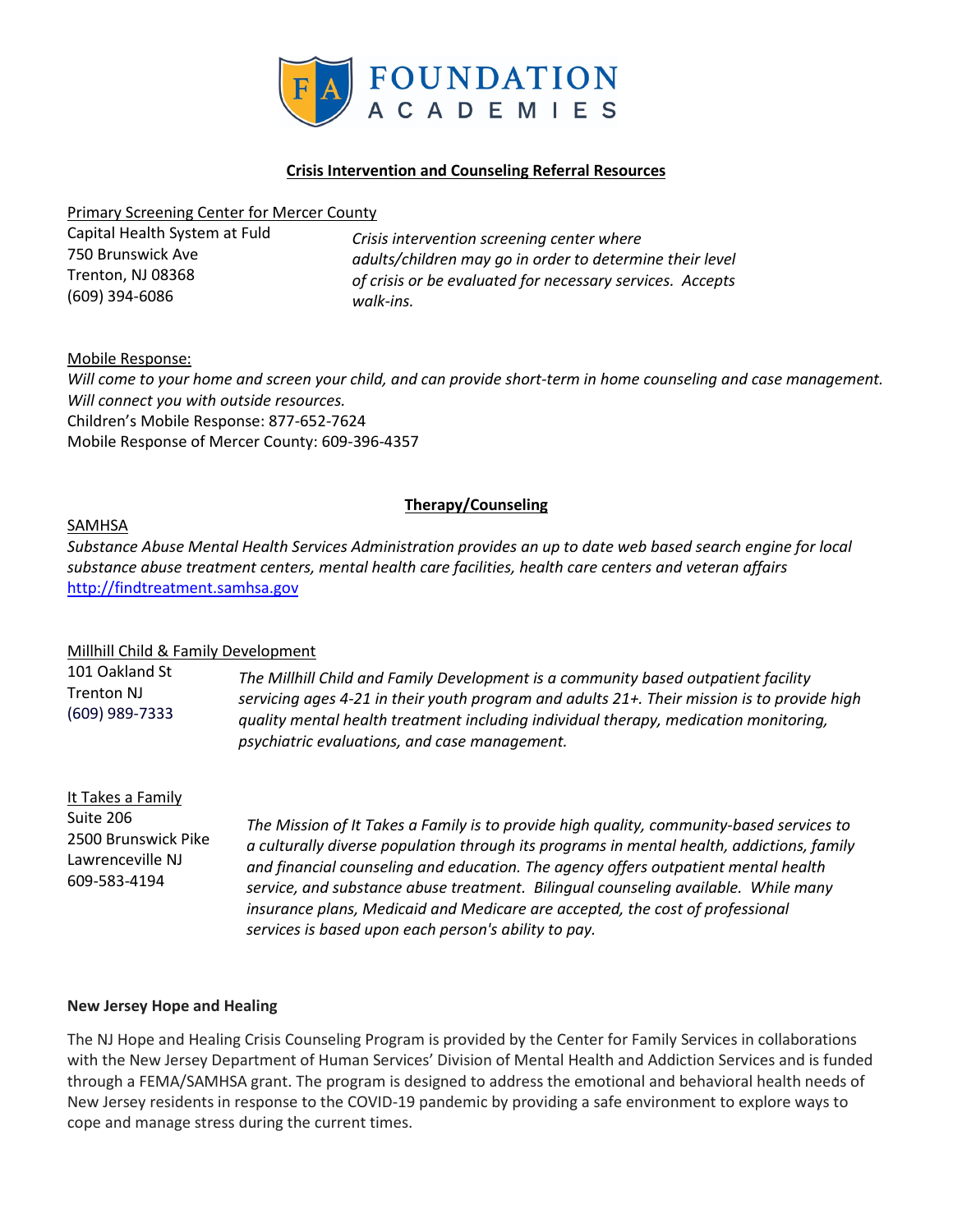

- Individual support
- Child/Adolescent session- filled with creative and playful activities to help children and teens identify what causes anxiety or fear and how to effectively cope. (1-3 sessions total)
- · Resiliency Group- Facilitated sessions designed for smaller groups to create a dialogue.

Teen Resiliency Presentation- Teen- Our large presentation designed for teens 13+ to learn how to identify and manage stress and anxiety, coping skills, and how build resiliency

Self-care series- Fun activities designed to help individuals cultivate self care and resiliency (Yoga, Self-Care Jeopardy and Wheel of Fortune, Journaling and Affirmation, How to Setting Boundaries, Mindfulness and Mindful eat sessions etc.)

**All services are free, confidential and offered in both English and Spanish.**

Alana Brown Crisis Counselor Hope and Healing Center for Family Services (609) 405-9980 [alana.brown@centerffs.org](mailto:alana.brown@centerffs.org) 584 Benson St Camden NJ 08103 [www.centerffs.org](http://www.centerffs.org/) Contact Information Phone: 855.499.4325 (HEAL) Email: [hopeandhealing@centerffs.org](mailto:hopeandhealing@centerffs.org)

## [Free Online Counseling](https://www.top10.com/online-therapy/free-comparison?utm_source=google&kw=free%20online%20counseling&c=421602685095&t=search&p=&m=b&adpos=&dev=c&devmod=&mobval=0&network=g&campaignid=2064060623&adgroupid=75364521319&targetid=kwd-18283780&interest=&physical=9003958&feedid=&a=8001&ts=&topic=&gender=&age=&agerange=&audience=&gclid=CjwKCAiApfeQBhAUEiwA7K_UH7y3c1YivcbPcP77HkeumVTe5Pe7zNuroa44KmcSLbWVQ2dRcws-bhoCiokQAvD_BwE)

# Counseling Center At Hamilton

3.0(2) · Counselor Trenton, NJ · (609) 890-9998

# Catholic Charities Behavioral Health Services

3.2(9) · Mental health service Hamilton Township, NJ · In Whithorse Executive center · (609) 256-4200

## Center For Family Guidance

1.0(1) · Family counselor Trenton, NJ · In St. Francis Medical Center · (609) 278-0200

## **Charity Care: Financial Assistance for Medical Bills**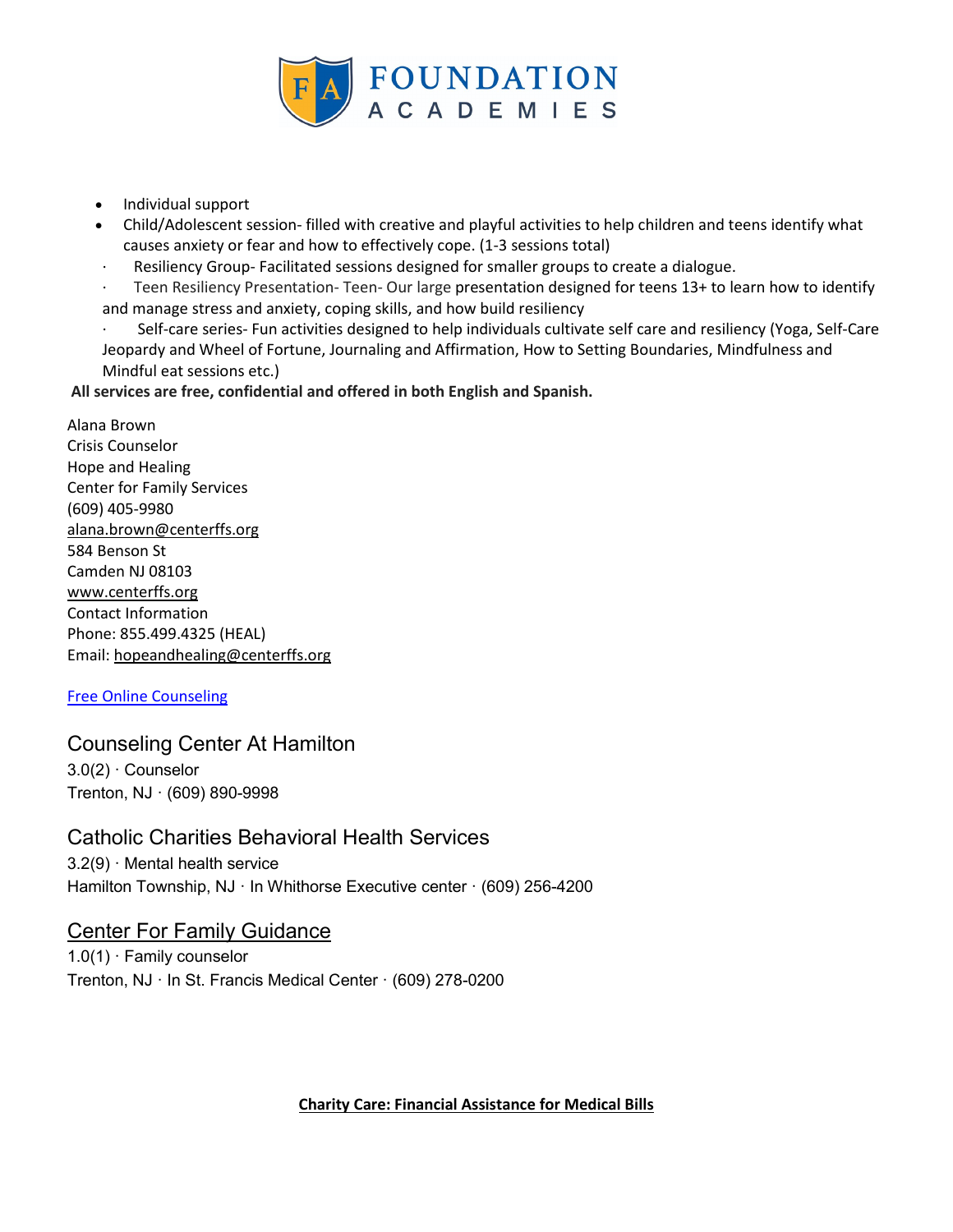

## **Can Charity Care Help Me With My Hospital Bills?**

Do you have health insurance that covers all the bills for medical care that you received from a hospital in New Jersey? Or do you have insurance like Medicare or some other health insurance that covers only part of your hospital bills? If you do not have insurance coverage for all of your hospital bills—and you don't have Medicaid or NJ FamilyCare—you may be eligible for the New Jersey Charity Care program to pay all or some of your hospital bills.

## **What does Charity Care cover?**

If you are eligible, Charity Care will cover at least some of the costs of most hospital services that you receive in an acute care/general hospital in New Jersey. It will also cover at least some of the costs of hospital outpatient dialysis and advanced life support services (often provided during emergency or ambulance services) if you are found eligible. However, it is likely that there may be some doctors who treat you in the hospital who are not included in the Charity Care program, and they are allowed to bill you for their services. These doctors contract to treat their patients at the hospital but do not receive Charity Care payments because they are not employed by the hospital. If you have been found eligible for Charity Care but you get bills afterwards from doctors connected to your hospital care, you should call the [Legal Services office](http://www.lsnj.org/LegalServicesOffices.aspx) nearest you for assistance or LSNJLAW<sup>SM</sup>, Legal Services of New Jersey's statewide, toll-free legal hotline, at 1-888-576-5529.

## **Who is eligible for Charity Care?**

To be eligible for Charity Care, you must meet all of the following requirements:

- **Residency**: You must show that you lived in New Jersey at the time you received the hospital care and that you intend to remain living in New Jersey. Non-New Jersey residents can also apply for Charity Care if their health or life would have been at serious risk if they had not sought immediate medical care at a New Jersey hospital. There is no citizenship requirement for Charity Care eligibility, but you will have to provide proof of identity when you apply.
- **Availability or eligibility for other health insurance**: You may have commercial insurance (individual or group insurance) or Medicare and still be eligible for Charity Care. Often, these types of health insurance do not cover all the costs of your hospital care. You will not be eligible for Charity Care if you are eligible for Medicaid or NJ FamilyCare. The hospital can require that you apply first for Medicaid or NJ FamilyCare to show that you are not eligible for these programs before the hospital considers your application for Charity Care.
- **Financial Eligibility**: Both your income and the value of your assets must meet Charity Care limits. First, you will be eligible for full Charity Care coverage in 2013 if your annual gross income for the 12 months before your hospital care was not more than 200% of the federal poverty level, which is \$22,980 in 2013 for a family of one person. If your annual income was more than 200% of the poverty level, but not more than 300%, or \$34,470 in 2013, a portion of your hospital bill will be covered by Charity Care. If your family size is larger your family includes you, your spouse, any minor children you support, and adults for whom you are legally responsible—the income eligibility limit is higher. For example, an applicant in a family of four will be eligible for full Charity Care coverage in 2013 if the family's annual gross income is \$47,100 or less. And the applicant will still be eligible for partial Charity Care coverage in a family of four with income that is greater than \$47,100, if the income does not exceed \$70,650.

The income eligibility limit increases slightly every year. If you are being billed for hospital care that you received in 2011, 200% of the poverty level in 2011 was \$21,780 for a family of one and \$44,700 for a family of four.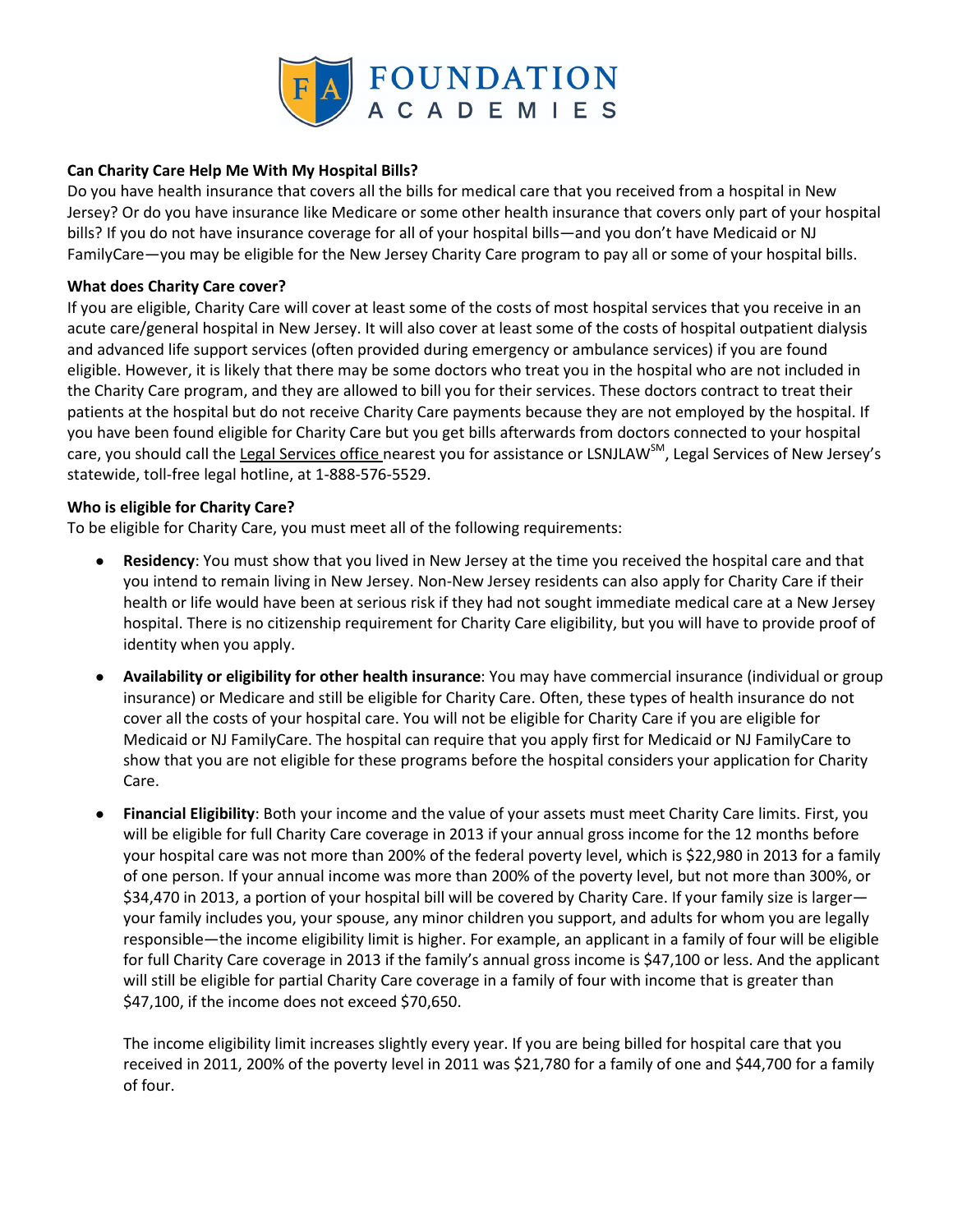

When you apply for Charity Care, if you provide the hospital with proof of your annual income for each of the 12 months before you received the hospital care, the hospital must calculate your annual income in three different ways. The hospital must then use the calculation for the period of time when your income was the lowest to determine your eligibility. This is how the hospital must determine your income eligibility for Charity Care:

- 1. You may give the hospital proof of your gross income for each of the 12 months immediately before you received the hospital care and the hospital will use the total of the 12 months to decide your annual income;
- 2. You may give the hospital proof of your gross income for the three months immediately before your hospital care, and the hospital will multiply the three months' total by four to determine your gross annual income; and
- 3. You may also give the hospital proof of your gross income in the month immediately before you received the hospital care, and the hospital will calculate your annual income by multiplying this amount by 12.

As you can see, if your income had not been the same in each of the 12 previous months before you received the health care, then you want the hospital to calculate your income with one of the alternate methods. Therefore, it is very important to provide the hospital with the proofs of your income that allow them to make a decision most favorable to you.

● **The value of your assets must also be below the Charity Care limits:** Assets are items that can be easily converted into cash. They include such things as savings and checking accounts, certificates of deposit (CDs), Individual Retirement Accounts (IRAs), trust funds, and equity in real estate that is not your primary residence. Charity Care eligibility limits the amount of assets that you may have but, if you own your own home, it will not count the value of the home you live in. The asset limit for one person is \$7,500. A family's assets may not be greater than \$15,000 as of the date of the medical care. To be eligible, you must submit a statement from a bank or other financial institution to show the amount of your assets. If you have no assets, you must submit a signed statement to the hospital that you have no assets.

## **What if I make too much money?**

If your annual gross income is more than 200% of poverty but does not exceed 300%, Charity Care will cover up to 80% of your total bill based on a sliding income scale. This scale can be found at the New Jersey Hospital Care [Payment Assistance Fact Sheet](http://www.state.nj.us/health/charitycare/documents/charitycare_factsheet_en.pdf) (from the New Jersey State Department of Health and Senior Services).

In addition, if your medical expenses are greater than 30% of your family's annual income, the amount greater than 30% will be fully covered by Charity Care.

There is also a special program for children in New Jersey with very large medical bills that are not covered by insurance. See [Help with Children's Uncovered Medical Expenses: The Catastrophic Illness in Children Relief Fund](http://www.lsnjlaw.org/Health-Care/Uninsured/Children-Medical-Expenses/Pages/Help-with-Children%E2%80%99s-Uncovered-Medical-Expenses-The-Catastrophic-Illness-in-Children-Relief-Fund.aspx) for more information, or call 1-800-335-FUND (3863).

If your income meets the Charity Care limit but your *assets* are too high (\$7,500 for an individual; \$15,000 for a family), you may spend down your assets on the unpaid hospital bill until your assets are within the Charity Care limit. This can make you eligible for Charity Care coverage for the rest of your bill.

## **How much should a hospital charge me if my annual income is more than 200% of the poverty level?**

In February 2009, a law went into effect in New Jersey that requires hospitals to charge uninsured patients no more than 15% above what the Medicare program pays the hospital for the same procedure. If your income is above 200% of the poverty level, the hospital bill must not be more than 15% of the Medicare rate. Medicare's fee schedules can be found online by matching the CPT codes (Current Procedural Technology, 4th Edition) at [All Fee-For-Service](http://www.cms.gov/Center/Provider-Type/All-Fee-For-Service-Providers-Center.html?redirect=/center/provider.asp)  [Providers](http://www.cms.gov/Center/Provider-Type/All-Fee-For-Service-Providers-Center.html?redirect=/center/provider.asp) (from Centers for Medicare & Medicaid Services (CMS).